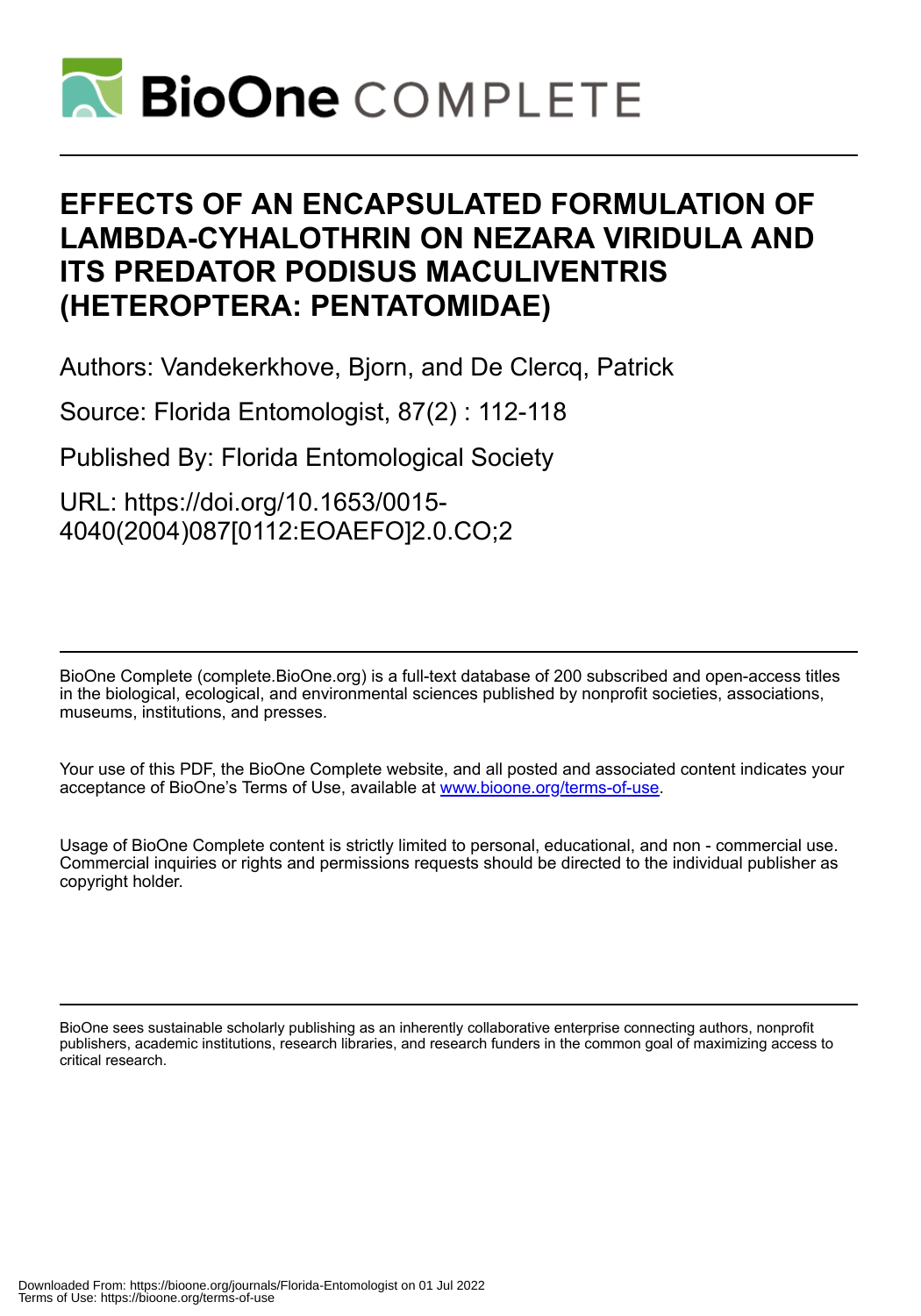## EFFECTS OF AN ENCAPSULATED FORMULATION OF LAMBDA-CYHALOTHRIN ON *NEZARA VIRIDULA* AND ITS PREDATOR *PODISUS MACULIVENTRIS* (HETEROPTERA: PENTATOMIDAE)

#### BJORN VANDEKERKHOVE AND PATRICK DE CLERCQ

Department of Crop Protection, Ghent University, Coupure Links 653, B-9000 Ghent, Belgium

#### ABSTRACT

Insecticidal effects of an encapsulated formulation of lambda-cyhalothrin on the southern green stinkbug *Nezara viridula* (L.) and one of its predators, *Podisus maculiventris* (Say), were investigated in the laboratory. Both pentatomids were exposed to the insecticide via contaminated drinking water and by residual contact. Nymphs and adults of *N. viridula* were more susceptible to the insecticide than nymphs of *P. maculiventris*, both by ingestion and contact exposure. For the respective ways of exposure, LC<sub>50</sub> values calculated for *P. maculiventris* fourth instars were 30-190 times and 3-13 times higher than those of *N. viridula* fourth instars. Insecticidal activity of the pyrethroid by ingestion was 6-10 times greater against nymphs of *N. viridula* than against adults of the pest. In both the ingestion and residual contact experiments, nymphs of *P. maculiventris* recovered from initial knockdown.  $LC_{50}$  values for predator nymphs increased 1.7- to 2.7-fold between 24 and 48 h after the start of the experiment. Recovery from knockdown was not observed in *N. viridula*. The data from the current laboratory study suggest that encapsulated lambda-cyhalothrin may be effective for controlling the southern green stinkbug with little adverse effects on the predator *P. maculiventris*, but field experiments are needed to confirm this. Possible reasons for the differential toxicity of the insecticide to both pentatomids are discussed.

Key Words: lambda-cyhalothrin, pyrethroid, *Nezara viridula*, *Podisus maculiventris*, Pentatomidae, non-target effects

#### RESUMEN

Los efectos insecticidas de una mezcla encapsulada de lambda-cyhalothrin en la chinche hedionda verde de sur (southern green stink bug), *Nezara viridula* (L.) y uno de sus depredadores, *Podisus maculiventris* (Say), fueron investigados en el laboratorio. Ambos pentatómidos fueron expuestos al insecticida por medio de agua para beber contaminada y por el contacto del residuo del insecticida. Las ninfas y los adultos de *N. viridula* fueron más susceptibles al insecticida que las ninfas de *P. maculiventris*, por la ingestión y por la exposición por contacto. Para las respectivas formas de exposición, los valores  $LC_{50}$  calculados por las ninfas de *P. maculiventris* en el cuatro estadio fueron 30-190 veces y 3-13 veces más altos que los valores para las ninfas de *N. viridula* en el cuatro estadio. La actividad de la insecticida piretroide por ingestión fué 6-10 veces mayor contra las ninfas de *N. viridula* que contra los adultos de esta plaga. En ambos experimentos de ingestión y por contacto del residuo, las ninfas de *P. maculiventris* se recuperaron del derribo inicial. Los valores LC<sub>50</sub> para las ninfas del depredador aumentaron 1.7 al 2.7 veces entre las 24 y 48 horas después de empezar el experimento. La recuperación del derribo inicial no fue observada en *N. viridula*. Los datos del estudio de laboratorio actual sugerieron que el lambda-cyhalothrin encapsulada puede ser efectivo para controlar la chinche hedionda verde de sur con pocos efectos adversos sobre el depredador *P. maculiventris*, pero se necesita llevar a cabo experimentos en el campo para confirmarlo. Se discuten las razones posibles para la toxicidad diferential del insecticida para ambos pentatómidos.

The southern green stinkbug, *Nezara viridula* (L.), is a highly polyphagous pest that is widely distributed in the tropical and subtropical regions of the world (Todd 1989; Panizzi et al. 2000). This pentatomid causes important economic damage to various field crops, including soybean, beans, rice, corn, cotton and tobacco. In Europe, it has been found increasingly in greenhouses, where it attacks vegetable crops like tomato, sweet pepper, and eggplant. Control of this pest is based largely on the intensive use of chemical pesticides, including carbamates,

organophosphates and some pyrethroids (Jackai et al. 1990; Ballanger & Jouffret 1997; Panizzi et al. 2000). For instance, in Brazil it was estimated that in the mid 1990s over 4 million liters of insecticides were used annually to control stinkbugs in soybean (Corrêa-Ferreira & Moscardi 1996). Such massive use of insecticides not only increases production cost, it may also affect populations of beneficial insects and trigger pest resurgence problems.

In several regions, efforts have been made to develop integrated pest management (IPM) pro-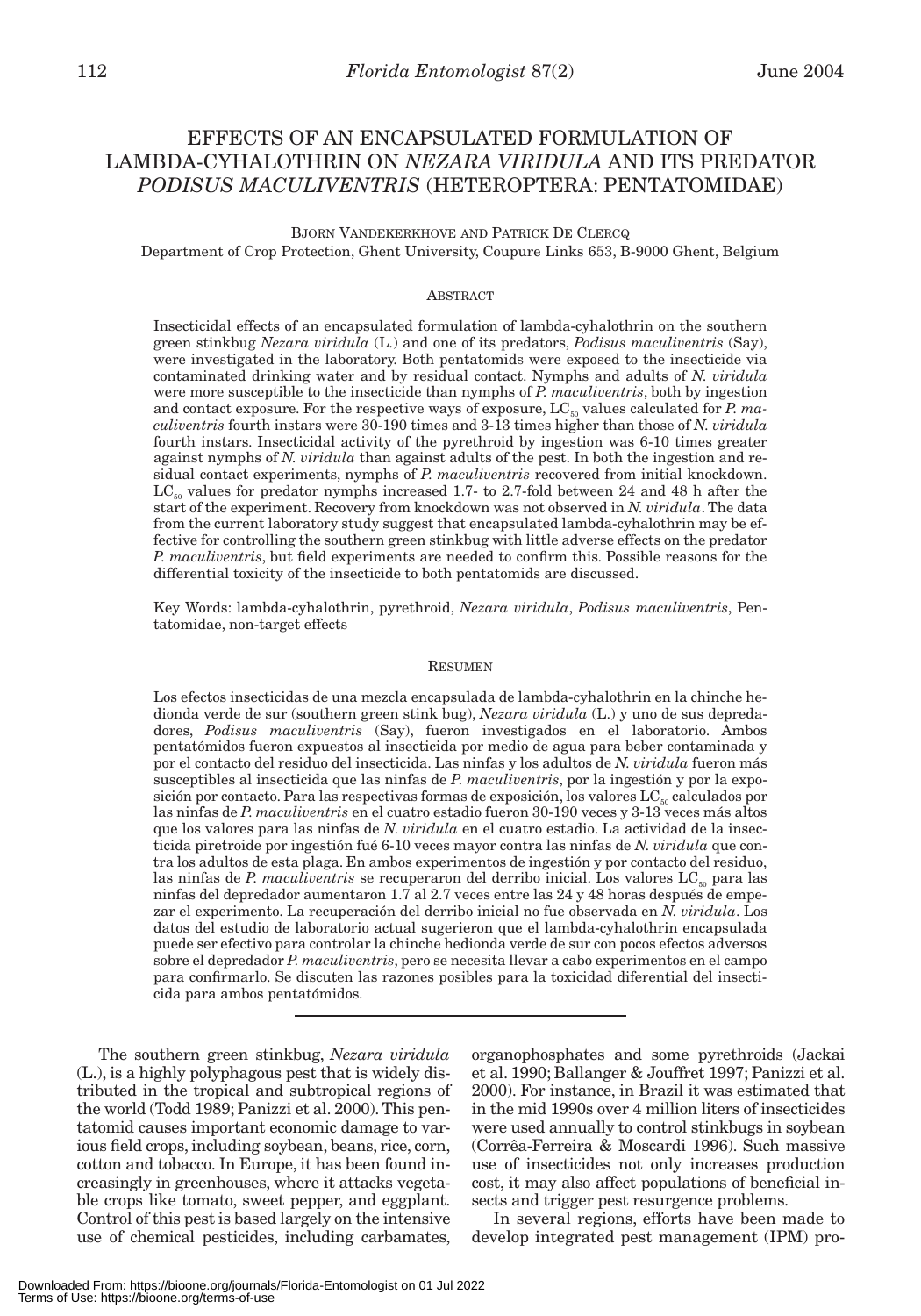grams against *N. viridula* (Panizzi et al. 2000). Biological control of the pest has focused mainly on the potential of parasitoids (Jones 1988). Releases of the scelionid egg parasitoid *Trissolcus basalis* (Wollaston) have successfully suppressed outbreaks of the southern green stinkbug in soybean (Corrêa-Ferreira & Moscardi 1996). Several arthropod predators also have an important impact on *N. viridula* populations. De Clercq et al. (2002) reported high predation rates by nymphs and adults of the predatory pentatomid *Podisus maculiventris* (Say) on the different life stages of the southern green stinkbug. This generalist predator is native to North America where it is commonly found in a variety of natural and agricultural ecosystems (De Clercq 2000). Although it appears to have a preference for larvae of lepidopterous and coleopterous insects, the predator frequently has been found in association with *N. viridula* in the southern United States (Drake 1920; Ragsdale et al. 1981; Stam et al. 1987). *Podisus maculiventris* has been used in European greenhouses since 1997 for augmentative biological control of caterpillar outbreaks, and predation on *N. viridula* may be an additional asset here for this beneficial insect (De Clercq et al. 2002).

In France, Ballanger & Jouffret (1997) reported effective control of *N. viridula* in soybean with foliar sprays of lambda-cyhalothrin. This contact and stomach insecticide belonging to the pyrethroid group has been used against a broad spectrum of pests in a variety of crops (Anonymous 2000). In 1999, a micro-encapsulated formulation (Zeon Technology™) of this pyrethroid was commercialised, offering reduced health hazards and an improved environmental profile (Ham 1999; Anonymous 2000). In the current study, insecticidal activity of an encapsulated formulation of lambda-cyhalothrin to *N. viridula* and its predator *P. maculiventris* was assessed in the laboratory. Both pentatomids were exposed to the insecticide via ingestion and residual contact. The implications of our findings for the control of the southern green stinkbug and the use of the predator *P. maculiventris* in IPM programs targeted against this and other agricultural pests are discussed.

## MATERIALS AND METHODS

## Insect Cultures

A laboratory colony of *N. viridula* was established in 1999 with insects originating from field collections in France, Spain and Italy. Stinkbugs were fed on green bean pods (*Phaseolus vulgaris* L.) and sunflower seeds (*Helianthus annuus* L.). A culture of *P. maculiventris* was started in 1999 with specimens originating from a field collection in 1996 near Beltsville, Maryland, USA. The predators were fed mainly larvae of the greater

wax moth, *Galleria mellonella* L. Colonies of all insects were maintained in growth chambers at  $23 \pm 1$ °C,  $75 \pm 5\%$  RH and a 16:8 h light:dark photoperiod.

## Chemicals

A commercial formulation of micro-encapsulated lambda-cyhalothrin (Karate Zeon®, 100 g/l) was obtained from Syngenta, Ruisbroek, Belgium.

## Toxicity Bioassays

*Exposure via ingestion.* In these experiments, nymphs and adults of *N. viridula* and nymphs of *P. maculiventris* were exposed to insecticide through treated drinking water. Both pentatomids take up moisture in the absence of food and are regularly seen drinking even when food is available. Moisture can be supplied via plant materials, like green beans, but can also be provided as free water. Using gravimetric methods, we estimated that unfed newly molted fourth instars of *P. maculiventris* and *N. viridula* take up about 2 and 4.5 µl of free water, respectively, during a 24-h period.

Newly molted fourth instars and reproductively active adult female *N. viridula* were randomly collected from stock cultures and transferred to plastic petri dishes (9 cm diam) lined with absorbent paper. A replicate consisted of four insects in a dish for *N. viridula* nymphs, whereas adults were placed singly in dishes. Newly molted fourth instars of *P. maculiventris* were placed in petri dishes (9 cm diam) in groups of three. Each dish was supplied with a moisture source, consisting of a paper plug fitted into a plastic dish (2.5 cm diam). The paper plug was saturated with 2 ml of the insecticide in tap water. Control groups were supplied with tap water alone. At least 20 nymphs or 10 adults were tested with each of at least 10 concentrations. Choice of concentrations was based on preliminary range-finding tests. Test concentrations ranged from 0 to 200 mg a.i./l (11 concentrations) and from 0 to 100 mg a.i./l (10 concentrations) for *N. viridula* nymphs and adults, respectively, and from 0 to 800 mg a.i./l (13 concentrations) for *P. maculiventris* nymphs. Both pentatomids were exposed to the contaminated moisture source during a 1-wk period. To stimulate drinking behavior, the insects were not provided with food during the first 24 h. From the second day on, nymphs and adults of *N. viridula* were supplied with sunflower seeds as needed; predator nymphs were fed greater wax moth larvae *ad libitum*.

In range-finding tests, the ability of *P. maculiventris* in particular to recover from initial poisoning became apparent. Therefore, mortality counts were performed 1, 2, and 7 d after the initial treatment. Mortality percentages included dead and affected individuals. Insects were scored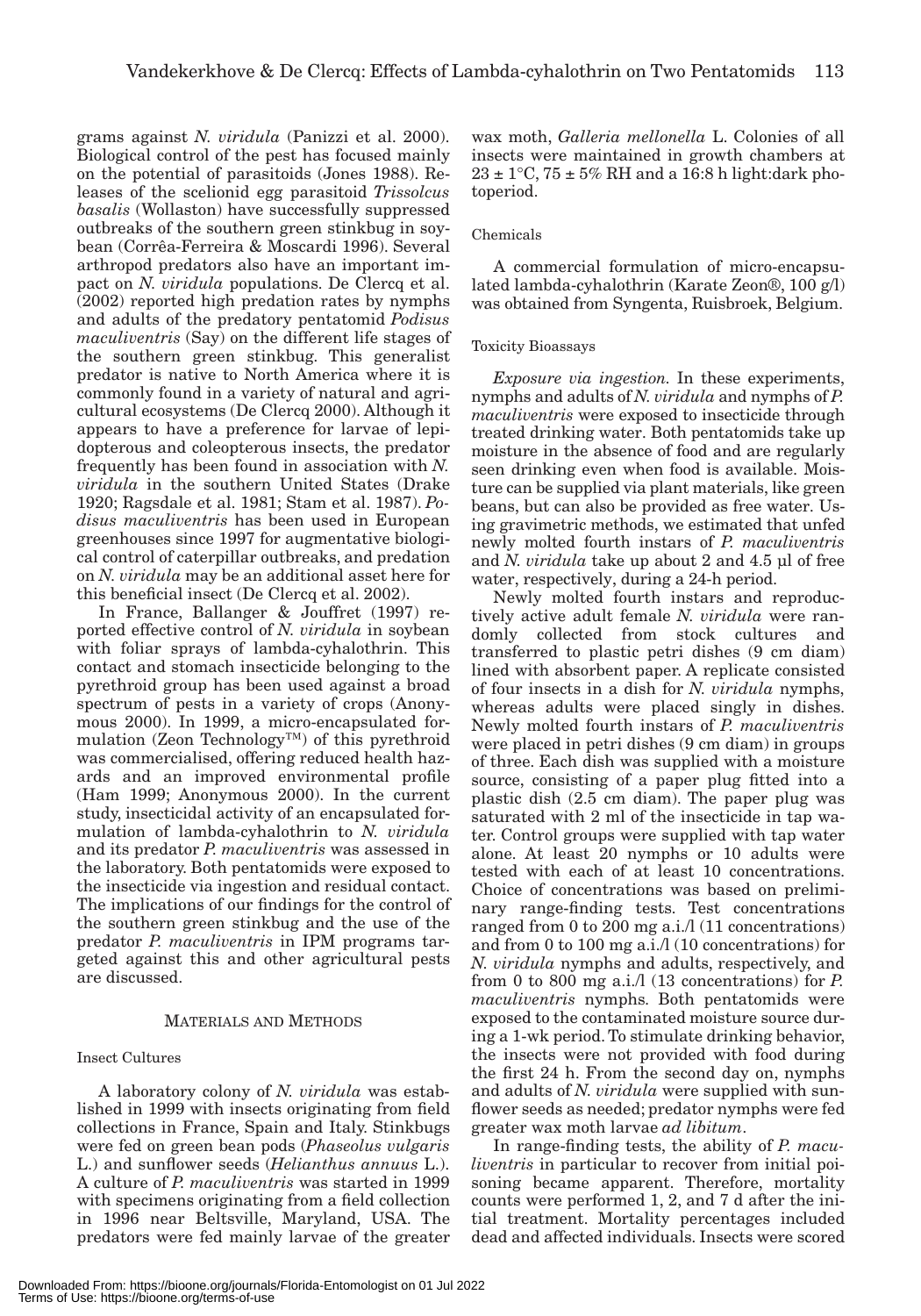as affected when they were incapable of coordinated movement upon prodding with a fine brush.

*Residual exposure.* To evaluate residual contact activity of lambda-cyhalothrin, fourth instars of both pentatomids were exposed by tarsal contact to dry residues on filter paper. Whatman No. 41 filter papers were fitted into petri dishes (9 cm diam) and the dishes were sprayed in a Cornelis spray chamber (Van Laecke & Degheele 1993). Each dish was sprayed with 2 ml of insecticide suspension in water, yielding a homogeneous spray deposit on the filter paper of approximately 5 mg/cm<sup>2</sup>. For the controls, dishes were sprayed with 2 ml of water. The plates were left to dry for about 1 h before introducing the insects. A replicate consisted of a petri dish containing three *P. maculiventris* or four *N. viridula* nymphs. Twenty to 40 insects were tested per concentration, with a minimum of 10 concentrations. Concentrations were chosen on the basis of range-finding tests and ranged from 0 to 200 mg a.i./l (12 concentrations) for *N. viridula* nymphs and from 0 to 400 mg a.i./l (10 concentrations) for *P. maculiventris* nymphs. To stimulate food searching by the nymphs and maximize contact with the treated surface, no food or moisture were provided during the first 24 h. From the second day on, the insects were supplied with water and food. Water was supplied via a soaked paper plug in a 2-cmdiam cup. Nymphs of *P. maculiventris* were given freshly killed wax moth larvae and those of *N. viridula* were offered sunflower seeds. Mortality counts were made after 1, 2, and 7 d, allowing for the assessment of recovery after initial knockdown.

#### Data Analysis

Mortality of the test insects after 1, 2, and 7 d was corrected for control mortality by Abbott's formula (Abbott 1925). Lethal concentration values and their 95% confidence limits were calculated from probit-regressions with POLO PC (LeOra Software 1987). All concentrations tested were used for LC-calculations; numbers (*n*) given in the footnotes of Tables 1 and 2 thus reflect actual numbers of insects tested and used in probit-regressions.

#### RESULTS

In our laboratory setup, there was no indication of a repellent or antifeedant effect for encapsulated lambda-cyhalothrin. In ingestion assays, both *P. maculiventris* and *N. viridula* were regularly observed to suck on moisture sources contaminated with varying concentrations of the compound. In the residual contact experiment, nymphs of both pentatomids were usually on the treated surfaces (filter paper, petri dish walls) and only occasionally on the untreated lid.

Nymphs and adults of *N. viridula* were more susceptible to the insecticide than nymphs of their predator *P. maculiventris*, both by ingestion

(Table 1) and contact exposure (Table 2). For the respective routes of exposure,  $LC_{50}$  values calculated for *P. maculiventris* fourth instars were 30- 190 times and 3-13 times higher than those of *N. viridula* fourth instars. Further, insecticidal activity of the pyrethroid by ingestion was 6-10 times greater against nymphs of *N. viridula* than against adults of the pest. Lethal concentration values calculated for *N. viridula* nymphs were lower for ingestion exposure than for contact exposure, suggesting that lambda-cyhalothrin was more active by ingestion than by tarsal contact with dry residues. However, some of the nymphs in the ingestion bioassays were partially or fully in tarsal contact with the moist plug when drinking, so these insects may have been exposed to the insecticide both via ingestion and via contact with wet residues. Differences in biological activity due to exposure routes were less apparent in the predatory pentatomid *P. maculiventris*.

In both the ingestion and residual contact experiments, nymphs of *P. maculiventris* recovered from initial knockdown.  $LC_{50}$  values for predator nymphs increased 1.7- to 2.7-fold between 24 and 48 h after the start of the experiment. Recovered predators were able to attack prey and feed normally. Comparisons of the LC<sub>50</sub> values for *P. maculiventris* fourth instars after 2 and 7 d, however, show that some of the individuals that appeared to have recovered after 2 d died before reaching the fifth stadium when they were continuously exposed to contaminated drinking water or filter paper during a 7 d period. At 23°C, optimally fed fourth instars of both pentatomids usually reach the next stadium in 4-5 d (De Clercq & Degheele 1992). There was little or no recovery from knockdown in *N. viridula*. Here,  $LC_{50}$  values after 1 and 2 d were generally similar and further decreased with exposure time. Likewise, slopes were equal after 1 and 2 d  $(\chi^2, P > 0.05)$ , but were significantly increased after 7 d of exposure. Only in the ingestion study with adults,  $LC_{90}$  values suggest there may have been some recovery at the upper end.

#### **DISCUSSION**

In our experiment, both nymphs and adults of *N. viridula* were susceptible to encapsulated lambda-cyhalothrin. However, nymphs suffered about 5 times greater mortality when exposed by ingestion than by residual contact. For the control of *N. viridula*, the practical significance of ingestion exposure may be limited given that pyrethroids have no systemic properties. It is unlikely that the insect would ingest the compound in the field, except when it would drink from fresh spray deposits. Although lambda-cyhalothrin is widely recommended for the control of a broad range of insect pests, including stinkbugs, there are few studies reporting on the insecticidal effects of this pyrethroid on the southern green stinkbug. Ac-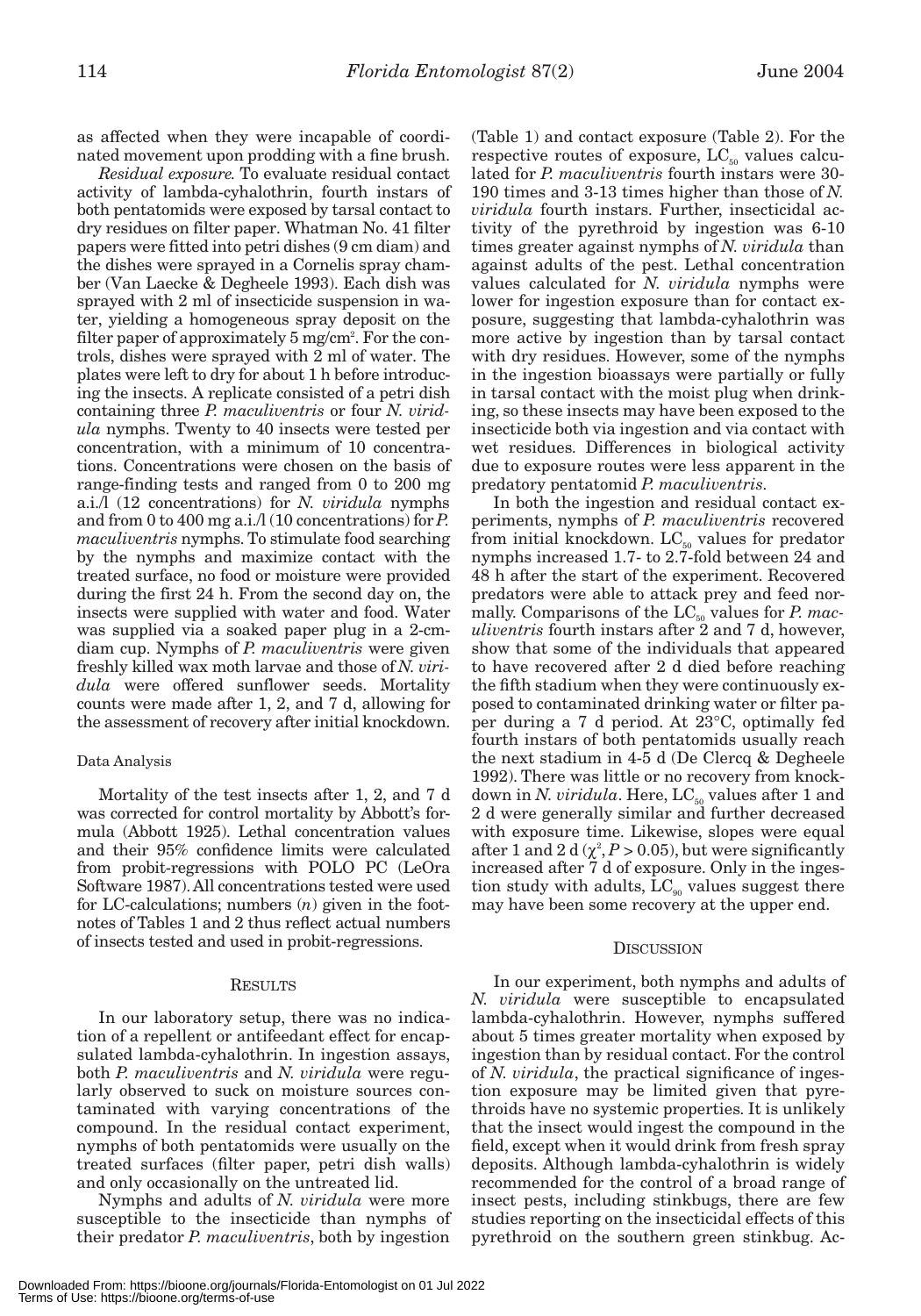|                              |                       | $LC$ value <sup><math>a</math></sup> |                            |              |                 |
|------------------------------|-----------------------|--------------------------------------|----------------------------|--------------|-----------------|
| Insect                       | $LC_{10}$             | $LC_{50}$                            | $LC_{\alpha}$              | $\chi^2(df)$ | $Slope \pm SE$  |
|                              |                       |                                      | 1 day                      |              |                 |
| <i>Nezara</i> fourth instar  | $0.32(0.12-0.61)$     | $4.61(3.12-6.50)$                    | 66.98 (39.35-147.46)       | 8.46(8)      | $1.10 \pm 0.11$ |
| <i>Nezara</i> female adult   | $2.79(0.42 - 6.06)$   | 28.70 (15.29-82.31)                  | 295.72 (96.63-646.70)      | 8.03(7)      | $1.26 \pm 0.25$ |
| <i>Podisus</i> fourth instar | 20.85 (12.67-29.68)   | 144.53 (116.50-181.80)               | 1001.83 (671.00-1776.99)   | 7.56(10)     | $1.52 \pm 0.15$ |
|                              |                       |                                      | 2 days                     |              |                 |
| <i>Nezara</i> fourth instar  | $0.30(0.10-0.60)$     | $3.83(2.47-5.7)$                     | 49.43 (28.48-116.13)       | 10.72(8)     | $1.15 \pm 0.11$ |
| <i>Nezara</i> female adult   | $2.41(0.13-6.19)^{*}$ | 40.04 (18.14-253.32)*                | 663.79 (141.99-1,798,890)* | 13.84(7)     | $1.05 \pm 0.23$ |
| <i>Podisus</i> fourth instar | 28.00 (16.29-40.8)    | 248.97 (193.15-340.43)               | 2214.20 (1279.44-5112.59)  | 7.77(10)     | $1.35 \pm 0.15$ |
|                              |                       |                                      | 7 days                     |              |                 |
| Nezara fourth instar         | $0.12(0.05-0.22)$     | $0.97(0.64-1.32)$                    | $7.64(5.57-11.63)$         | 2.14(8)      | $1.41 \pm 0.16$ |
| <i>Nezara</i> female adult   | $1.36(0.05-3.66)^*$   | $10.26(3.92-26.16)^*$                | 77.23 (29.10-2164.97)*     | 24.40(7)     | $1.46 \pm 0.25$ |
| <i>Podisus</i> fourth instar | 33.25 (20.83-46.08)   | 183.28 (146.88-234.81)               | 1010.36 (673.73-1838.99)   | 12.09(10)    | $1.73 \pm 0.17$ |

TABLE 1. TOXICITY OF AN ENCAPSULATED FORMULATION OF LAMBDA-CYHALOTHRIN TO *N. VIRIDULA* AND *P. MACULIVENTRIS* BY INGESTION AFTER 1, 2, AND 7 DAYS.

aLC values and slopes in mg a.i./l; LC-values are followed by 95% fiducial limits except when marked with an asterisk (\*) where 90% fiducial limits are given.

*<sup>n</sup>* = 456, 137, and 411 for *N. viridula* fourth instars*, N. viridula* females and *P. maculiventris* fourth instars, respectively.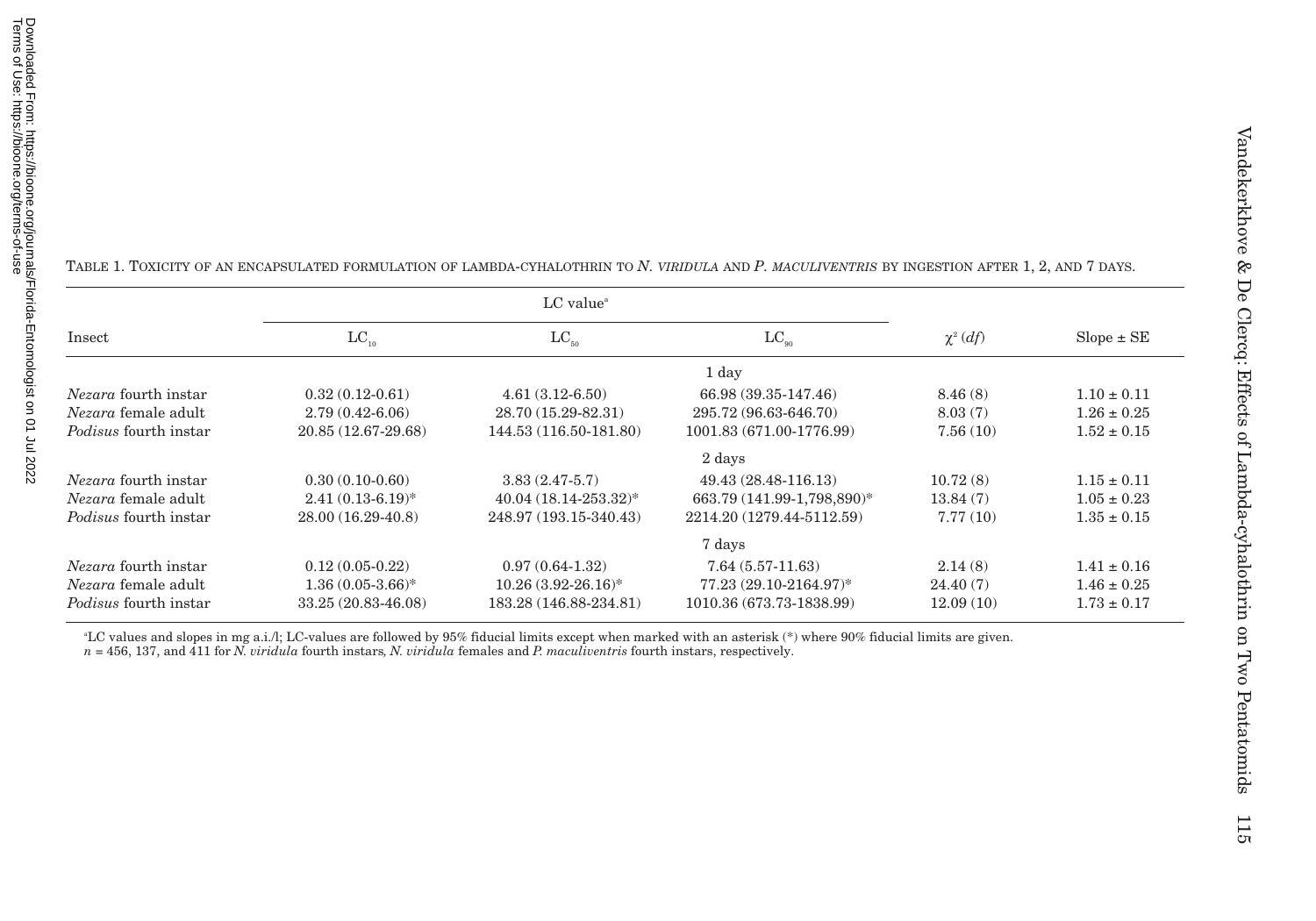|                                                                                                                                                                                                                                                                                                                                                                                                                                                                                                                                                                                                                                                                                                                                                                                                       | TABLE 2. TOXICITY OF AN ENCAPSULATED FORMULATION OF LAMBDA-CYHALOTHRIN TO N. VIRIDULA AND P. MACULIVENTRIS BY RESIDUAL CONTACT AFTER 1, 2, AND 7 DAYS                                                                                                                                                                                                                                                                                                                        | $LC$ value <sup>a</sup>                                                                                                                                                                                                                                                                                                                                                                                                                                                                                                                                                                                                                                                                               |                                                                                                                                                                                                                                                                                                                                                                                                                                                                                                                                                                                                                                                                                                                                                                    |                                                                                                                                                                                                                                                                                                                                                                                                                      |                                                                                                                                                                                                                                                                                                                                                                                                                                      |
|-------------------------------------------------------------------------------------------------------------------------------------------------------------------------------------------------------------------------------------------------------------------------------------------------------------------------------------------------------------------------------------------------------------------------------------------------------------------------------------------------------------------------------------------------------------------------------------------------------------------------------------------------------------------------------------------------------------------------------------------------------------------------------------------------------|------------------------------------------------------------------------------------------------------------------------------------------------------------------------------------------------------------------------------------------------------------------------------------------------------------------------------------------------------------------------------------------------------------------------------------------------------------------------------|-------------------------------------------------------------------------------------------------------------------------------------------------------------------------------------------------------------------------------------------------------------------------------------------------------------------------------------------------------------------------------------------------------------------------------------------------------------------------------------------------------------------------------------------------------------------------------------------------------------------------------------------------------------------------------------------------------|--------------------------------------------------------------------------------------------------------------------------------------------------------------------------------------------------------------------------------------------------------------------------------------------------------------------------------------------------------------------------------------------------------------------------------------------------------------------------------------------------------------------------------------------------------------------------------------------------------------------------------------------------------------------------------------------------------------------------------------------------------------------|----------------------------------------------------------------------------------------------------------------------------------------------------------------------------------------------------------------------------------------------------------------------------------------------------------------------------------------------------------------------------------------------------------------------|--------------------------------------------------------------------------------------------------------------------------------------------------------------------------------------------------------------------------------------------------------------------------------------------------------------------------------------------------------------------------------------------------------------------------------------|
| Insect                                                                                                                                                                                                                                                                                                                                                                                                                                                                                                                                                                                                                                                                                                                                                                                                | $\frac{10}{10}$<br>ゴ                                                                                                                                                                                                                                                                                                                                                                                                                                                         | $\rm{LC_{\scriptscriptstyle 50}}$                                                                                                                                                                                                                                                                                                                                                                                                                                                                                                                                                                                                                                                                     | $LC_{90}$                                                                                                                                                                                                                                                                                                                                                                                                                                                                                                                                                                                                                                                                                                                                                          | $\chi^2\left(d f\right)$                                                                                                                                                                                                                                                                                                                                                                                             | SE<br>$\pm$<br>Slope:                                                                                                                                                                                                                                                                                                                                                                                                                |
| Podisus fourth instar<br>Nezara fourth instar                                                                                                                                                                                                                                                                                                                                                                                                                                                                                                                                                                                                                                                                                                                                                         | 15.92 (3.39-28.64)<br>4.96 (2.02-8.08)                                                                                                                                                                                                                                                                                                                                                                                                                                       | 19.92 (13.79-27.18)<br>66.63 (42.88-93.82)                                                                                                                                                                                                                                                                                                                                                                                                                                                                                                                                                                                                                                                            | 278.78 (169.62-981.19)<br>80.02 (53.53-160.92)<br>1 day                                                                                                                                                                                                                                                                                                                                                                                                                                                                                                                                                                                                                                                                                                            | $22.23(9)$<br>13.48 $(7)$                                                                                                                                                                                                                                                                                                                                                                                            | $\pm$ 0.30<br>$\pm\,0.20$<br>$\frac{2.12}{2.06}$                                                                                                                                                                                                                                                                                                                                                                                     |
| Podisus fourth instar<br>Nezara fourth instar                                                                                                                                                                                                                                                                                                                                                                                                                                                                                                                                                                                                                                                                                                                                                         | $\begin{array}{c} 4.75 \ (3.13\hbox{-}6.41) \\ 26.45 \ (1.27\hbox{-}51.00) \end{array}$                                                                                                                                                                                                                                                                                                                                                                                      | 178.84 (106.72-1038.60)<br>19.06 (15.80-22.62)                                                                                                                                                                                                                                                                                                                                                                                                                                                                                                                                                                                                                                                        | 1209.01 (392.16-482.011)<br>76.50 (60.05-105.97)<br>2 days                                                                                                                                                                                                                                                                                                                                                                                                                                                                                                                                                                                                                                                                                                         | $\begin{array}{c} 8.21 \; (9) \\ 17.54 \; (7) \end{array}$                                                                                                                                                                                                                                                                                                                                                           | $\pm 0.20$<br>$\pm 0.29$<br>2.12<br>1.54                                                                                                                                                                                                                                                                                                                                                                                             |
| Podisus fourth instar<br>Nezara fourth instar                                                                                                                                                                                                                                                                                                                                                                                                                                                                                                                                                                                                                                                                                                                                                         | 62-66.79)*<br>$8 - 6.38$<br>$4.80(2.98)$<br>$43.80(10.6)$                                                                                                                                                                                                                                                                                                                                                                                                                    | 147.81 (111.93-252.08)*<br>$11.29(9.21-13.15)$                                                                                                                                                                                                                                                                                                                                                                                                                                                                                                                                                                                                                                                        | 498.82 (278.24-4031.84)*<br>26.55 (22.20-34.79)<br>7 days                                                                                                                                                                                                                                                                                                                                                                                                                                                                                                                                                                                                                                                                                                          | $3.38(9)$<br>13.75 $(7)$                                                                                                                                                                                                                                                                                                                                                                                             | $\pm 0.49$<br>$\pm$ 0.53<br>$3.45$ :<br>$2.43$ :                                                                                                                                                                                                                                                                                                                                                                                     |
| = 416 and 255 for $N$ . <i>viridula</i> fourth instars and<br>LC values and slopes in mg a.i./l; LC-values are<br>Preliminary gravimetric tests indicated that un-<br>fed fourth instars of N. viridula ingested twice as<br>much free water during a 24-h period than did<br>those of P. maculiventris, despite similar body<br>weights (approximately 12.5 mg). Alternatively,<br>higher detoxification or excretion rates may be re-<br>sponsible for the lower susceptibility of P. macu-<br><i>liventris</i> to lambda-cyhalothrin as compared to N.<br>viridula. Pyrethroids are known to be metabo-<br>lised in insects mainly by esterases and microso-<br>mal oxidases (Shono et al. 1979). Yu (1987, 1988)<br>$\overline{\phantom{a}}$<br>found, however, that these enzyme activities were | more toxic to the velvetbean caterpillar, Anticar-<br>sia gemmatalis (Hübner) than to N. viridula sup-<br>ports this hypothesis. It may, however, not<br>explain the differences found in our study be-<br>cause P. maculiventris and N. viridula are both<br>pentatomids with a similarly sclerotized cuticle.<br>Different drinking rates explain only in part the<br>observed differences in toxicity of lambda-cyhalo-<br>thrin to the studied pentatomids by ingestion. | mg a.i./l, Mohaghegh et al. 2000). In a number of<br>studies, P. maculiventris and related asopines<br>1 P. maculiventris fourth instars, respectively,<br>have demonstrated a better tolerance to pyre-<br>throids than their lepidopterous prey (Yu 1988;<br>Zanuncio et al. 1993; Picanço et al. 1996). Yu<br>(1988) hypothesized that thickness and lipid con-<br>tent of the cuticle may affect the penetration rate<br>of the lipophilic pyrethroids and may thus be re-<br>sponsible for differences in toxicity to the heavily<br>sclerotized pentatomid predators and their soft-<br>bodied caterpillar prey. The finding of Baptista et<br>al. (1995) that lambda-cyhalothrin was 5-9 times | followed by 95% fiducial limits except when marked with an asterisk (*) where 90% fiducial limits are given<br>of systemic compounds) or by feeding on contam-<br>inated prey (De Clercq et al. 1995). In the current<br>study, P. maculiventris was less vulnerable to<br>lambda-cyhalothrin than N. viridula, both in the<br>ingestion and contact exposure bioassays. Based<br>on lethal concentration values, nymphs of the<br>predator were somewhat more susceptible to the<br>compound by residual contact than by ingestion.<br>The $LC_{50}$ value for fourth instars of P. maculiven-<br><i>tris</i> exposed to lambda-cyhalothrin via ingestion<br>was similar to that found in an earlier study for<br>nymphs treated similarly with deltamethrin (158 | pyrethroid was 20-40 times more active against<br>the pest than monocrotophos.<br>Susceptibility of the spined soldier bug, P. ma-<br><i>culiventris</i> , to classical and novel insecticides has<br>been studied to some extent (see De Clercq 2000<br>for a review). Besides direct and residual contact,<br>predatory pentatomids can be poisoned by drink-<br>ing contaminated free water or plant sap (in case | cording to Ballanger & Jouffret (1997) and Gouge<br>et al. (1999), the pest can be adequately controlled<br>in soybean with non-encapsulated lambda-cyhal-<br>othrin at 20-30 g a.i./ha. In topical application ex-<br>periments on third instars of N. viridula,<br>Baptista et al. (1995) reported $LD_{50}$ values of 0.82-<br>$0.25$ µg/g for a technical grade formulation of<br>lambda-cyhalothrin 3-24 h after treatment; the |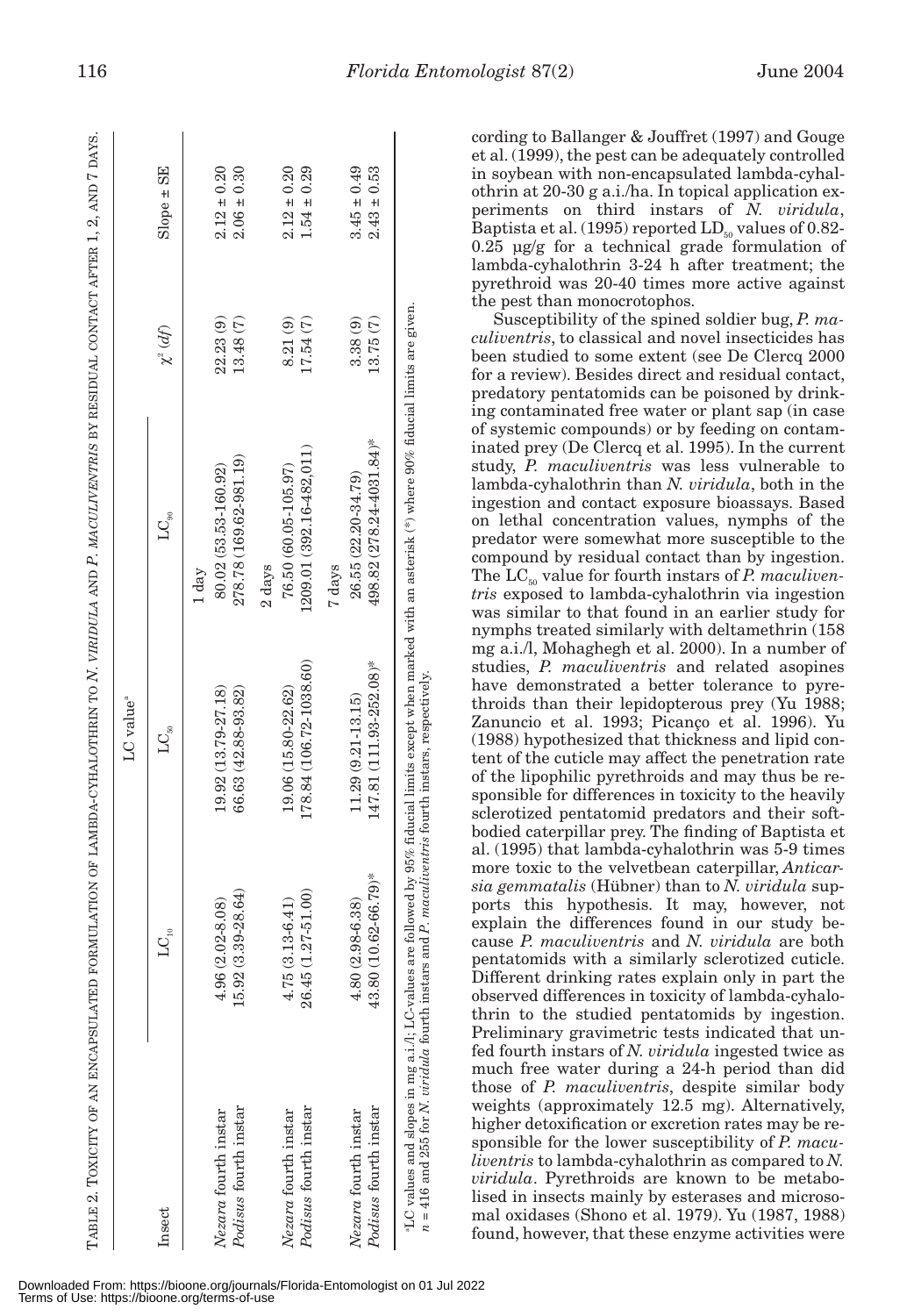generally lower in the spined soldier bug than in its caterpillar prey. Likewise, first tests have shown about 8-fold higher esterase activities in the phytophagous pentatomid *N. viridula* than in the predatory pentatomid *P. maculiventris* (unpublished data). Recently, it has been shown that glutathione S-tranferases also may play a significant role in detoxifying pyrethroids (e.g., Kostaropoulos et al. 2001). In this context, it is worth noting that Yu (1987) reported about 2-fold higher glutathione transferase activity toward CDNB in the spined soldier bug than in its lepidopterous prey. Further studies on the pharmacokinetics of lambda-cyhalothrin are warranted to explain the difference in toxicity of the compound to the studied pentatomids.

A number of field studies have demonstrated adverse effects of lambda-cyhalothrin on various beneficial arthropods, including predatory heteropterans, although in some cases negative effects on field populations of natural enemies were transient (Pilling & Kedwards 1996; Cole et al. 1997; van den Berg et al. 1998; Al-Deeb et al. 2001; Stewart et al. 2001). Encapsulation of broad-spectrum insecticides, including pyrethroids, is aimed at improving their selectivity and suitability for IPM programs (Scher et al. 1998; Ham 1999). However, several studies comparing encapsulated and non-encapsulated formulations of various insecticides have shown highly variable results with a range of beneficial arthropods (see Pogoda et al. 2001 for references). Pogoda et al. (2001) reported that a micro-encapsulated formulation of lambda-cyhalothrin was as toxic as an emulsifiable-concentrate formulation of the compound to the oriental fruit moth, *Grapholita molesta* (Busck). These workers also found that the encapsulated formulation of lambda-cyhalothrin was less toxic than the emulsifiable concentrate to a pyrethroid-resistant population of the phytoseiid mite *Typhlodromus pyri* Scheuten but more toxic to a pyrethroid-susceptible population of the predator.

The current laboratory trials indicate that encapsulated lambda-cyhalothrin has a good insecticidal activity against the southern green stinkbug and is relatively safe to the predatory stinkbug *P. maculiventris*. However, field studies are in place to test further the selectivity of this insecticide toward *P. maculiventris*. Further research also is needed to determine if the studied encapsulated formulation of lambda-cyhalothrin is more selective toward *P. maculiventris* and other natural enemies compared with other formulations of the compound.

## ACKNOWLEDGMENTS

The authors thank Thomas Van Leeuwen for his helpful suggestions and Bea Roos for excellent technical assistance.

## REFERENCES CITED

- ABBOTT, W. S. 1925. A method of computing the effectiveness of an insecticide. J. Econ. Entomol. 18: 265-267.
- AL-DEEB, M. A., G. E. WILDE, AND K. Y. ZHU. 2001. Effects of insecticides used in corn, sorghum, and alfalfa on the predator *Orius insidiosus* (Hemiptera: Anthocoridae). J. Econ. Entomol. 94: 1353-1360.
- ANONYMOUS. 2000. Karate with Zeon technology. Technical bulletin. Syngenta, Basel, Switzerland. 25 pp.
- BALLANGER, Y., AND P. JOUFFRET. 1997. La punaise verte et le soja. Phytoma 50: 32-34.
- BAPTISTA, G. C. DE, J. R. P. PARRA, AND M. DE L. HAD-DAD. 1995. Toxicidade comparativa de lambda-cyhalothrin à lagarta-da-soja, *Anticarsia gemmatalis* Hueb., 1818 (Lepidoptera, Noctuidae) e ao percevejo verde, *Nezara viridula* (L., 1758) (Hemiptera, Pentatomidae). Sci. Agric. Piracicaba 52: 183-188.
- COLE, J. H. F., E. D. PILLING, R. BOYKIN, AND J. R. RU-BERSON. 1997. Effects of Karate® insecticide on beneficial arthropods in Bollgard® cotton, pp. 1118-1120. *In* Proceedings 1997 Beltwide Cotton Conferences, New Orleans. Nat. Cotton Counc. Amer., Memphis, TN.
- CORRÊA-FERREIRA, B. S., AND F. MOSCARDI. 1996. Biological control of soybean stink bugs by inoculative releases of *Trissolcus basalis*. Entomol. Exp. Appl. 79: 1-7.
- DE CLERCQ, P. 2000. Chapter 32: Predaceous Stinkbugs (Pentatomidae: Asopinae), pp. 737-789. *In* C. W. Schaefer, and A. R. Panizzi [eds.], Heteroptera of Economic Importance. CRC Press, Boca Raton, FL. 828 pp.
- DE CLERCQ, P., A. DE COCK, L. TIRRY, E. VINUELA, AND D. DEGHEELE. 1995. Toxicity of diflubenzuron and pyriproxyfen to the predatory bug *Podisus maculiventris*. Entomol. Exp. Appl. 74: 17-22.
- DE CLERCQ, P., AND D. DEGHEELE. 1992. Development and survival of *Podisus maculiventris* (Say) and *Podisus sagitta* (Fab.) (Heteroptera: Pentatomidae) at various constant temperatures. Canadian Entomol. 124: 125-133.
- DE CLERCQ, P., K. WYCKHUYS, H. N. DE OLIVEIRA, AND J. KLAPWIJK. 2002. Predation by *Podisus maculiventris* on different life stages of *Nezara viridula*. Florida Entomol. 85: 197-202.
- DRAKE, C. J. 1920. The southern green stink-bug in Florida. Florida State Plant Board Q. Bull. 4: 41-94.
- GOUGE, D. H., M. O. WAY, A. KNUTSON, G. CRONHOLM, AND C. PATRICK. 1999. Managing soybean insects. Texas Agricultural Extension Service, B-1501, 36 pp.
- HAM, D. 1999. New technology brings improved insect control. Australian Cottongrower 20: 102-103.
- JACKAI, L. E. N., A. R. PANIZZI, G. G. KUNDU, AND K. P. SRIVASTAVA. 1990. Insect pests of soybean in the tropics, pp. 91-156 *In* S. R. Singh [ed.], Insect Pests of Tropical Food Legumes. John Wiley & Sons, Chichester, U.K. 451 pp.
- JONES, W. A. 1988. World review of the parasitoids of the southern green stink bug, *Nezara viridula* (L.) (Heteroptera: Pentatomidae). Ann. Entomol. Soc. Amer. 81: 262-273.
- KOSTAROPOULOS, I., A. I. PAPADOPOULOS, A. METAX-AKIS, E. BOUKOUVALA, AND E. PAPADOPOULOU-MOURKIDOU. 2001. Gluthatione S-transferase in the defence against pyrethroids in insects. Insect Biochem. Molec. Biol. 31: 313-319.
- LEORA SOFTWARE. 1987. Polo-PC: a user's guide to probit or logit analysis. LeOra Software, Berkeley, CA.